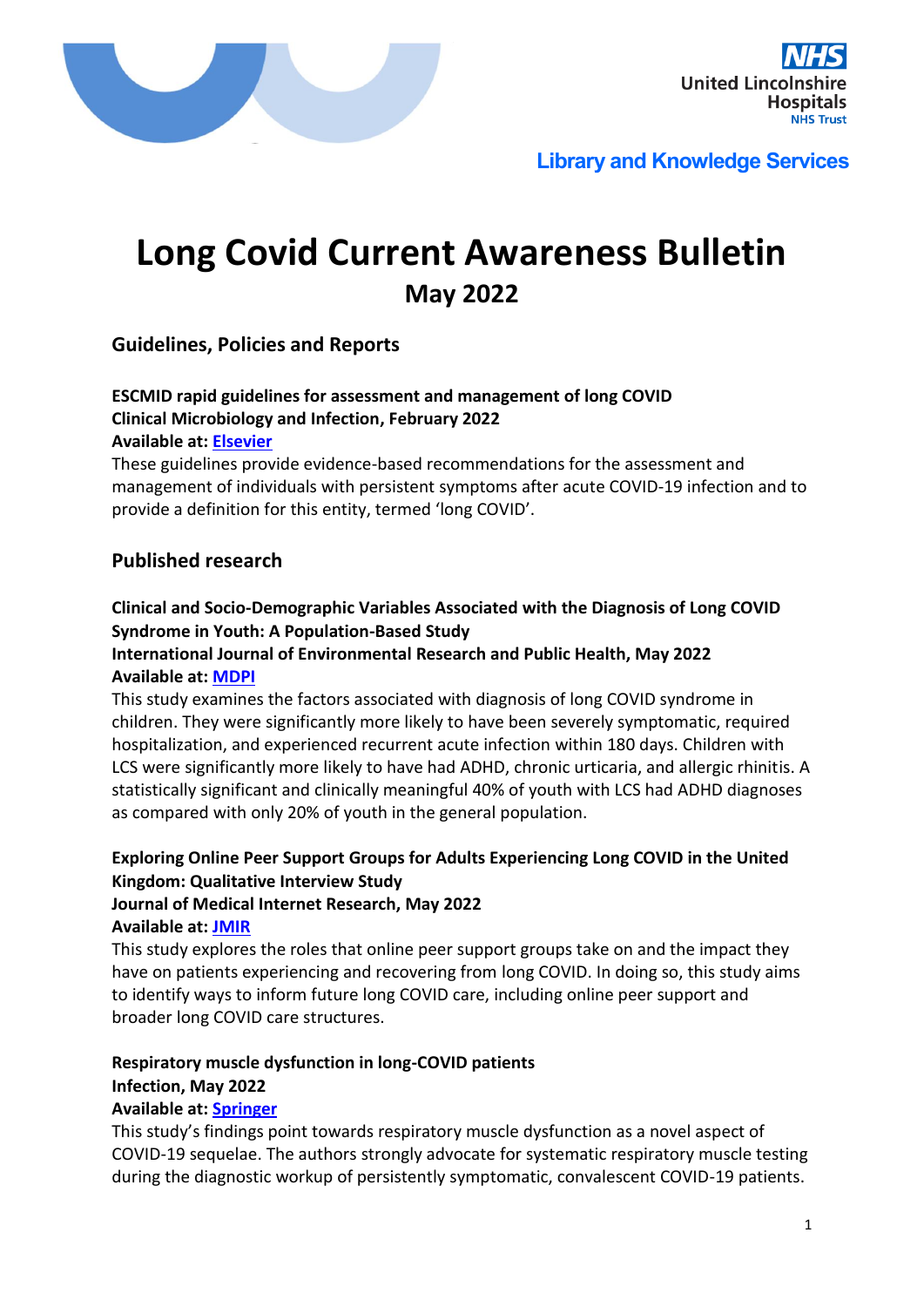



## **Multivariate profile and acute-phase correlates of cognitive deficits in a COVID-19 hospitalised cohort eClinicalMedicine, May 2022**

#### **Available at: [The Lancet](https://www.thelancet.com/action/showPdf?pii=S2589-5370%2822%2900147-X)**

Preliminary evidence has highlighted association between severe COVID-19 and persistent cognitive deficits. COVID-19 survivors were less accurate and slower in their responses than compared to their matched controls. Acute illness, but not chronic mental health, predicted cognitive deviation from expected scores. Cognitive deficits after severe COVID-19 relate most strongly to acute illness severity, persist long into the chronic phase, and recover slowly if at all.

## **Post-COVID-19 fatigue: the contribution of cognitive and neuropsychiatric symptoms Journal of Neurology, April 2022**

#### **Available at: [Springer](https://link.springer.com/article/10.1007/s00415-022-11141-8)**

Fatigue is a common symptom of post-COVID-19 condition. Persistent fatigue in COVID-19 patients is frequently accompanied by cognitive dysfunction and neuropsychiatric symptoms; however, less is known about the relationships between these components of post-COVID-19 condition and fatigue itself. This study sought to distinguish the types of fatigue experienced by participants, and investigate whether cognitive deficits across various domains and neuropsychiatric conditions predicted these different types of fatigue.

## **Exploring the recovery curve for long-term post-COVID dyspnea and fatigue European Journal of Internal Medicine, April 2022**

## **Available at: [European Journal of Internal Medicine](https://www.ejinme.com/article/S0953-6205(22)00136-4/fulltext)**

Understanding the evolution of post-COVID fatigue and dyspnea could have implications for optimizing patient care and public health outcomes. This letter to the editor presents the trajectory recovery curve of dyspnea and fatigue in hospitalized COVID-19 survivors. The prevalence of dyspnea and fatigue at hospital admission and during the first year after hospitalization were plotted.

## **Hormonal trends in patients suffering from long COVID symptoms Endocrine Journal, April 2022**

#### **Available at: [J-Stage](https://www.jstage.jst.go.jp/article/endocrj/advpub/0/advpub_EJ22-0093/_pdf/-char/ja)**

Symptoms of long COVID are complex and long-lasting, and endocrine dysfunction might be involved in the underlying mechanisms. In this study, to clarify the hormonal characteristics of long COVID patients, laboratory data for patients who visited the outpatient clinic for long COVID were evaluated.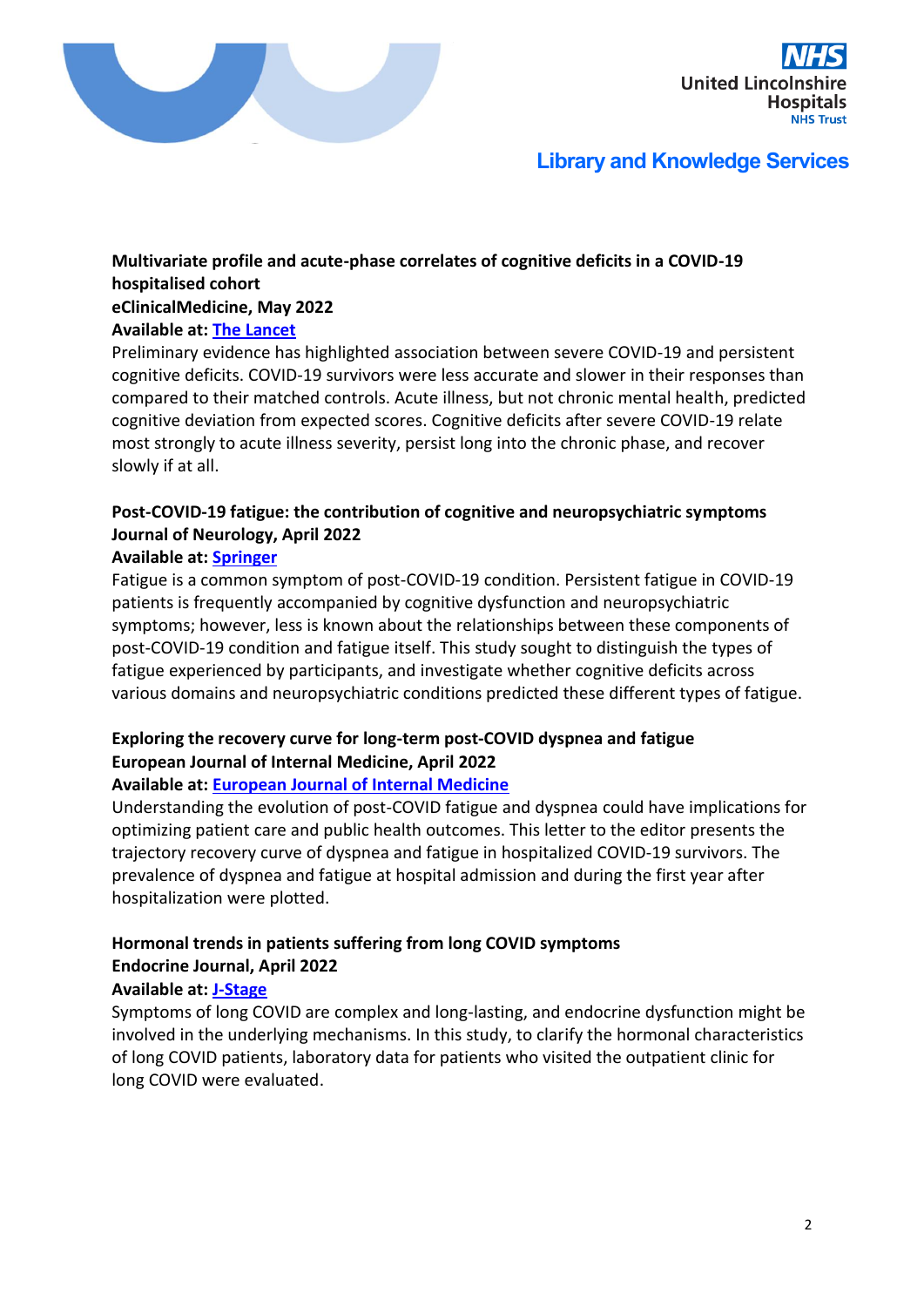



## **Blogs**

#### **Long Covid: Fears symptoms in ethnic groups 'not believed' BBC News, May 2022**

## **Available at: [BBC News](https://www.bbc.co.uk/news/uk-england-oxfordshire-61392848)**

Concerns have been raised that people from ethnic minorities are not seeking help with long Covid due to fears they may not be believed. Research previously found people from ethnic minorities had been most affected by the virus.

# **Long Covid: I'll take trial drugs because I want my life back BBC News, May 2022**

## **Available at: [BBC News](https://www.bbc.co.uk/news/uk-scotland-north-east-orkney-shetland-61338227)**

Long Covid has stolen Kate Stott's life. Since catching coronavirus in March 2020, the mother-of-three, 35, has lost her business, her health and precious family moments with her children. Kate has spent more than £2,000 trying to get better.

#### **NHS staff with long Covid 'returning to work early over job fears' In Your Area, April 2022**

## **Available at: [In Your Area](https://www.inyourarea.co.uk/news/nhs-staff-with-long-covid-returning-to-work-early-over-job-fears/)**

NHS staff suffering with long Covid symptoms are returning to work early because they are afraid of losing their jobs, according to a new report. Unison said a survey among its members revealed anxiety, fear and "shockingly bad" treatment from managers were among the reasons for returning to work before feeling well enough.

## **Miscellaneous**

## **Researching long COVID: addressing a new global health challenge National Institute for Health and Care Research, May 2022**

#### **Available at: [NIHR](https://evidence.nihr.ac.uk/themed-review/researching-long-covid-addressing-a-new-global-health-challenge/)**

The NIHR is funding a portfolio of research to improve our understanding of - and find treatments for - long COVID.